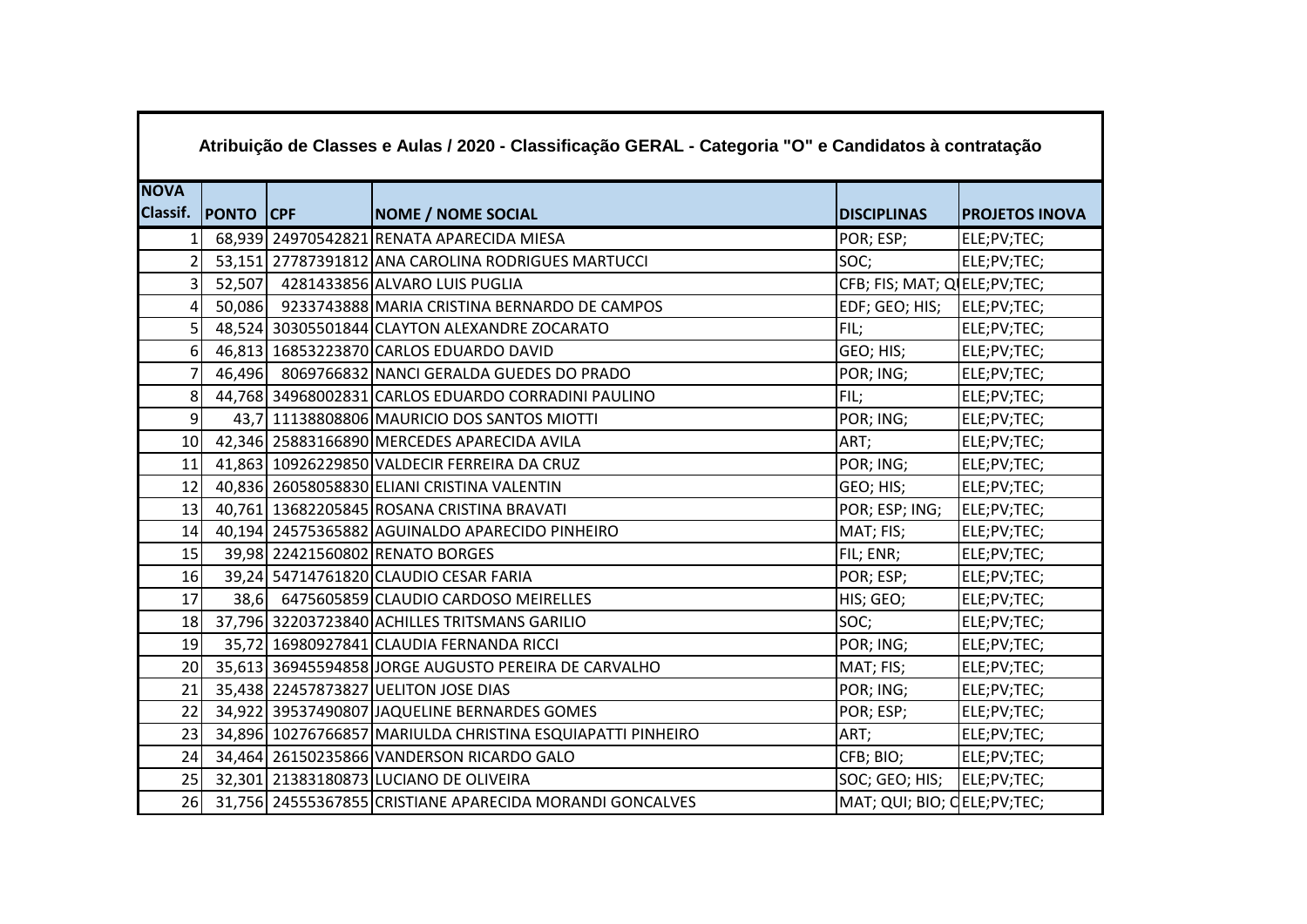| <b>NOVA</b>     |                    |                                                        |                    |                       |
|-----------------|--------------------|--------------------------------------------------------|--------------------|-----------------------|
|                 | Classif. PONTO CPF | NOME / NOME SOCIAL                                     | <b>DISCIPLINAS</b> | <b>PROJETOS INOVA</b> |
|                 |                    | 27 31,056 35552128850 JULIANO CARLOS MICHELAN          | MAT; FIS;          | ELE;PV;TEC;           |
|                 |                    | 28 30,857 26831248802 LUCAS LEANDRO MARTAO             | BIO; CFB;          | ELE;PV;TEC;           |
|                 |                    | 29 30,848 41815826800 FRANCIELI THAIS BELUCCI          | MAT; FIS;          | ELE;PV;TEC;           |
| 30 <sup>1</sup> |                    | 30,502 11537893882 CLAUDIA DE FALCO AISSA              | FIL;               | ELE;PV;TEC;           |
| 31              |                    | 29,999 25733422807 LUCIANA ALVAREZ CEZARETO BOLDORINI  | MAT; FIS;          | ELE;PV;TEC;           |
| 32              |                    | 29,718 20543459896 CRISTIANE ANGELICA BRANDEMARTE      | CFB; MAT;          | ELE;PV;TEC;           |
| 33              |                    | 29,479 6229762811 LUCELI BARBOSA DE OLIVEIRA           | POR; ING;          | ELE;PV;TEC;           |
|                 |                    | 34 29,262 4797792876 MARIA IGNEZ ANDREASI              | POR; ESP;          | ELE;PV;TEC;           |
|                 |                    | 35 29,039 73759228968 VILSON DE SOUZA                  | POR; ESP; ING;     | ELE;PV;TEC;           |
|                 |                    | 36 28,692 56425929049 LEANDRO WILLMANN                 | MAT; FIS;          | ELE;PV;TEC;           |
| 37              |                    | 28,636 26201083812 FABIANA CRISTINA DOS REIS QUIRINO   | MAT; FIS;          | ELE;PV;TEC;           |
| 38              |                    | 28,586 35952862861 MICHELE SILVESTRE DOS SANTOS        | POR; ESP;          | ELE;PV;TEC;           |
| 39              |                    | 28,362 33817491883 THICIANE CRISTINA DOS SANTOS PRETTE | FIL; PSI; HIS;     | ELE;PV;TEC;           |
| 40              |                    | 28,21 17056468837 MARLENE MARQUES BRAZ                 | ART;               | ELE;PV;TEC;           |
| 41              |                    | 27,918 12160561886 ROSINEIA APARECIDA PEREIRA          | POR; ING;          | ELE;PV;TEC;           |
| 42              |                    | 27,496 9059111800 SILVIA ELENA AMARO BERTOM            | POR; ESP; ING;     | ELE;PV;TEC;           |
| 43 L            |                    | 27,158 25219806840 NORIVAL GONCALVES                   | FIL; ENR; SOC;     | ELE;PV;TEC;           |
|                 |                    | 44 27,034 36304159897 LUCAS CANO SERRADILHA            | HIS; ENR; GEO;     | ELE;PV;TEC;           |
| 45              |                    | 26,695 95474900015 CARLA MORAES SAMPAIO                | BIO; CFB;          | ELE;PV;TEC;           |
| 46              |                    | 26,392 16175703898 MARCIA MARQUES                      | ART;               | ELE;PV;TEC;           |
| 47              |                    | 26,364 7060263810 ALEXANDRA CRISTINE LOPES             | EDF;               | ELE;PV;TEC;           |
|                 |                    | 48 26,362 37724726809 LUCIMARI CRISTIANE SABADIN       | GEO; HIS;          | ELE;PV;TEC;           |
| 49              |                    | 26,228 38570665806 GUILHERME ALEIXO PAVANELLO          | HIS; GEO;          | ELE;PV;TEC;           |
| 50              | 26,022             | 902327801 ELISETE CONCEICAO DE CARVALHO GARCIA         | POR; ING;          | ELE;PV;TEC;           |
| 51              |                    | 25,942 16694159889 LUCIANO RODRIGO FERREIRA            | GEO; HIS;          | ELE;PV;TEC;           |
| 52              |                    | 25,73 29365761808 ANNE MICHELE TACCONI PAROLARI        | MAT; FIS;          | ELE;PV;TEC;           |
| 53              |                    | 25,686 23093384869 ANDRE HENRIQUE GARCIA               | EDF;               | ELE;PV;TEC;           |
| 54              |                    | 25,064 7105333812 ELAINE CRISTINA MARTINS DA SILVA     | POR; ING;          | ELE;PV;TEC;           |
|                 |                    | 55 24,682 36006057808 SERGIO ANTONIO NARDI VIEIRA      | EDF;               | ELE;PV;TEC;           |
|                 |                    | 56 24,342 11573890820 MARCOS APARECIDO VALENTIN        | GEO; HIS;          | ELE;PV;TEC;           |
| 57              |                    | 24,079 11214311865 ROGERIA DA SILVA ALVES              | POR; ESP; ING;     | ELE;PV;TEC;           |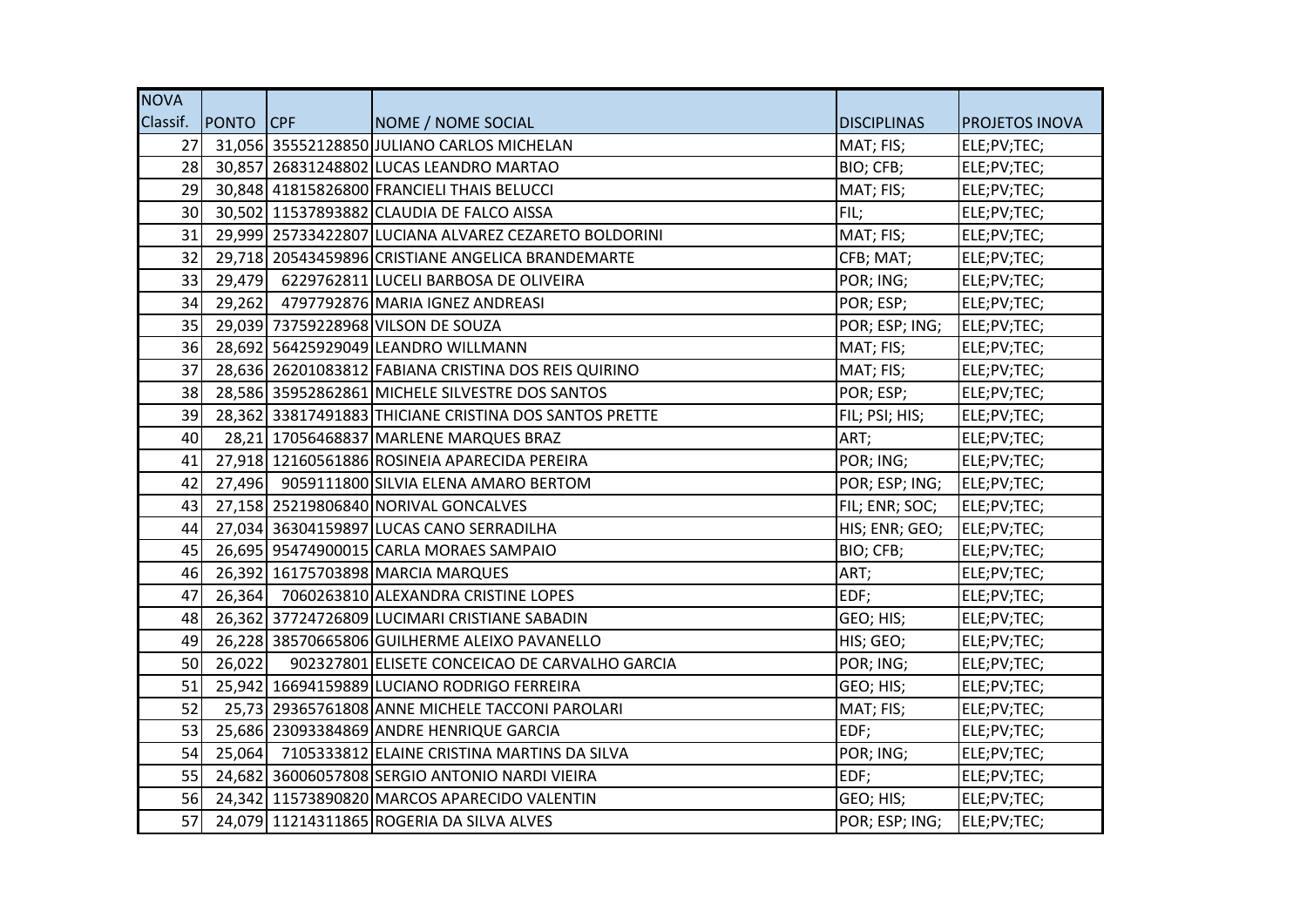| <b>NOVA</b> |                    |                                                           |                                |                       |
|-------------|--------------------|-----------------------------------------------------------|--------------------------------|-----------------------|
|             | Classif. PONTO CPF | NOME / NOME SOCIAL                                        | <b>DISCIPLINAS</b>             | <b>PROJETOS INOVA</b> |
| 58          |                    | 23,9 2637434899 MARIA SOLANGE VIEIRA CARVALHO             | MAT; FIS;                      | ELE;PV;TEC;           |
| 59          |                    | 23,9 10925550809 ESLAINE FREDIANI                         | MAT; FIS;                      | ELE;PV;TEC;           |
| 60          |                    | 23,897 10946828881 VALDAIR APARECIDO BRIZZOTTI            | SOC;                           | ELE;PV;TEC;           |
| 61          |                    | 23,856 38611885899 APARECIDA HELENA FRANCISCO / APARECIDA | MAT; QUI; FIS;                 | ELE;PV;TEC;           |
| 62          |                    | 23,807 9305644805 MARIA ISABEL FARIA CHAGAS               | POR; ING;                      | ELE;PV;TEC;           |
| 63          |                    | 23,424 13349940803 ANA LUCIA SILVA FERNANDES              | POR; ING;                      | ELE;PV;TEC;           |
| 64          |                    | 23,305 55883990134 CARLOS ALBERTO GONCALVES REIS          | MAT; FIS;                      | ELE;PV;TEC;           |
| 65          |                    | 23,284 59223308887 JOAO EDUARDO CARDOSO DE MIRANDA        | EDF;                           | ELE;PV;TEC;           |
| 66          |                    | 23,184 39932786829 JOSIANE GONCALVES DOS SANTOS           | MAT; FIS;                      | ELE;PV;TEC;           |
| 67          |                    | 23,036 7058118833 IVANIR CONCEICAO DE MORAES NORBEATO     | ART;                           | ELE;PV;TEC;           |
| 68          |                    | 22,976 6662111830 MARIA CRISTINA GAMA                     | POR; ING;                      | ELE;PV;TEC;           |
| 69          |                    | 22,902 16972778883 ARITUSA ROCHA GAZETA                   | POR; ING;                      | ELE;PV;TEC;           |
| 70          |                    | 22,9 6725111858 ALADIR CRISTINA GENOVEZ CANO              | HIS; GEO; ENR; ELE; PV; TEC;   |                       |
| 71          |                    | 22,54 27208691800 SILVIA RODRIGUES DA SILVA               | POR; ING;                      | ELE;PV;TEC;           |
| 72          |                    | 22,02 37514597824 CAMILA ZANFOLIM DE ANDRADE              | HIS; ENR; GEO; ELE; PV; TEC;   |                       |
| 73          |                    | 21,784 10736543899 DIONEIA DE LURDES DE SOUZA             | HIS; ENR; GEO; ELE; PV; TEC;   |                       |
| 74          |                    | 21,655 14205931883 ROSANGELA MARA DE MAGALHAES CAMARGO    | HIS; ENR; GEO; ELE;PV;TEC;     |                       |
| 75          |                    | 21,486 17835333821 NELI APARECIDA CARDOSO                 | CFB; BIO;                      | ELE;PV;TEC;           |
| 76          |                    | 21,486 14834843866 ANA PAULA PEREIRA BORGES GUERRA        | EDF;                           | ELE;PV;TEC;           |
| 77          |                    | 21,466 11753178886 SILVANA TERESA DE CRESSIO PIOVEZAN     | GEO; HIS; ENR; ELE; PV; TEC;   |                       |
| 78          |                    | 21,008 9311314803 JOANA D'ARC DE CAMPOS SIBIEN            | MAT; QUI; BIO; CELE; PV; TEC;  |                       |
| 79          |                    | 20,601 37502162828 DEIVID RAMOS RODRIGUES                 | POR; FRA;                      | ELE;PV;TEC;           |
| 80          |                    | 20,458 10927686880 HAMILTON TRAJANO LOPES DA SILVA        | MAT; QUI; BIO; CELE; PV; TEC;  |                       |
| 81          |                    | 20,426 35439686886 ANELISE BARACIOLI FRANCESCHI           | CFB; BIO;                      | ELE;PV;TEC;           |
| 82          |                    | 20,326 37560493882 FABIOLA HELOISA DE FREITAS LUIZ        | QUI; CFB; FIS; MAELE; PV; TEC; |                       |
| 83          |                    | 20,308 21970372850 ADRIANA MENDES COSTA                   | HIS; GEO;                      | ELE;PV;TEC;           |
| 84          |                    | 19,768 18139342823 ALESSANDRO BERTONI                     | HIS; GEO;                      | ELE;PV;TEC;           |
| 85          |                    | 19,764 33127528841 LIDIANE AUGUSTA FERRARI BOTTEON        | POR; ING;                      | ELE;PV;TEC;           |
| 86          |                    | 19,46 21785489895 AMAURY ALMEIDA SARAIVA JUNIOR           | FIL;                           | ELE;PV;TEC;           |
| 87          |                    | 19,13 10929176839 MARLETE CASSIA DE MELLO                 | POR; ING;                      | ELE;PV;TEC;           |
| 88          |                    | 19,098 7564378816 SOLANGE APARECIDA GAZOLA                | CFB; FIS; MAT; Q ELE; PV; TEC; |                       |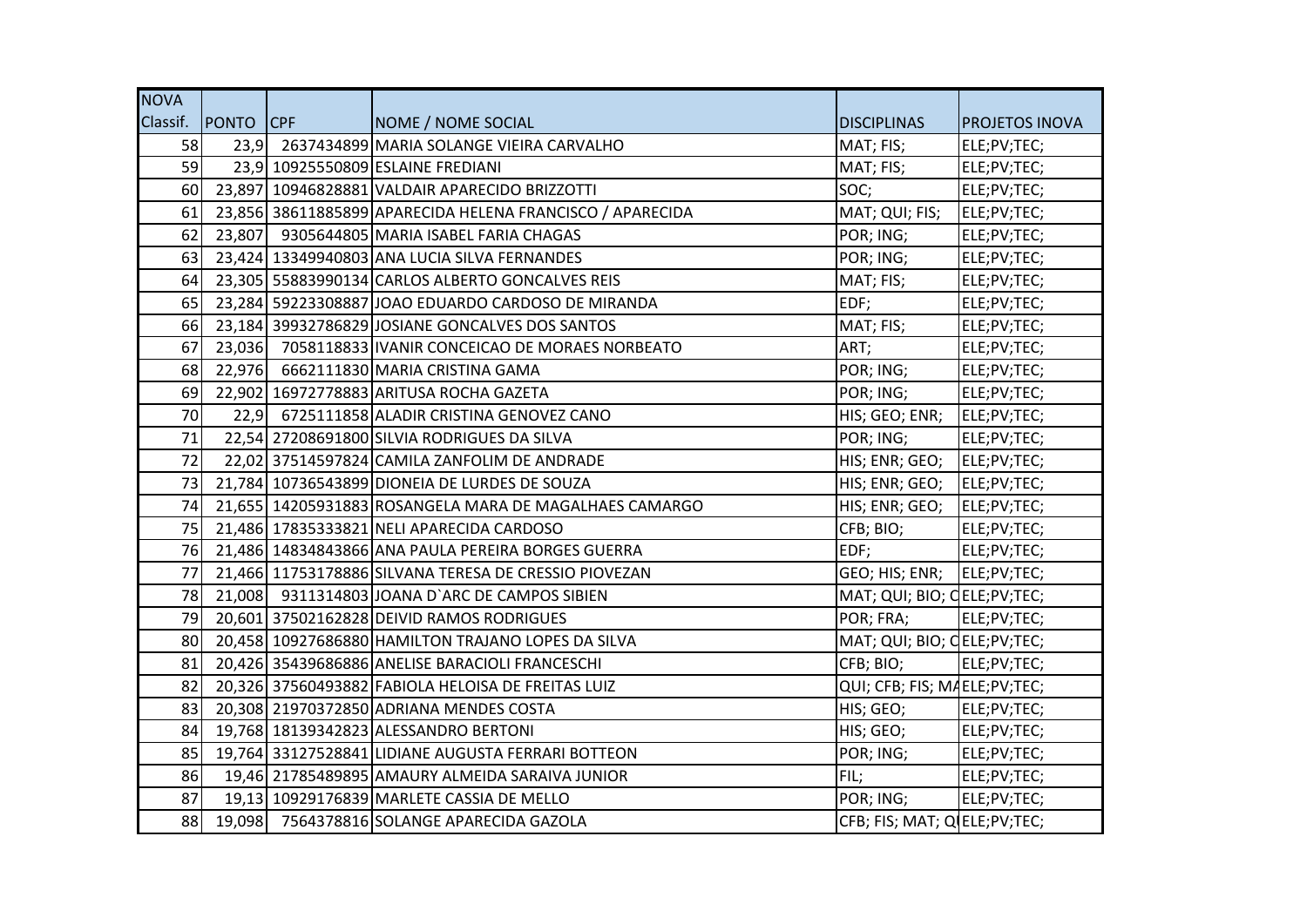| <b>NOVA</b>     |                    |                                                         |                                  |                       |
|-----------------|--------------------|---------------------------------------------------------|----------------------------------|-----------------------|
|                 | Classif. PONTO CPF | NOME / NOME SOCIAL                                      | <b>DISCIPLINAS</b>               | <b>PROJETOS INOVA</b> |
| 89              |                    | 19,07 25122250898 ADRIANA CRISTINA VALENTIN mantovani   | MAT; QUI; BIO; CELE; PV; TEC;    |                       |
| 90              |                    | 18,977 32554383812 NATALIA GIL MARTINS FENERICH         | MAT; FIS;                        | ELE;PV;TEC;           |
| 91              |                    | 18,25 31726002896 MAXWELL MARTINS                       | HIS; SOC; ENR;                   | ELE;PV;TEC;           |
| 92              |                    | 18,207 31597663816 CLAUDIA DA SILVA                     | POR; ING;                        | ELE;PV;TEC;           |
| 93              |                    | 18,192 21508862869 SIMONE CRISTINA FAVATO               | MAT; FIS;                        | ELE;PV;TEC;           |
| 94              |                    | 18,048 29571959847 ADENICE CRISTINA DE SOUZA            | POR; ESP; ING; ELE; PV; TEC;     |                       |
| 95 <sub>l</sub> |                    | 17,904 32352279895 RAQUEL PEREIRA DA SILVA              | MAT; FIS;                        | ELE;PV;TEC;           |
| 96              |                    | 17,662 11756940886 SILMARA APARECIDA FERRAZ FONTANELLI  | MAT; QUI; BIO; QELE;PV;TEC;      |                       |
| 97              |                    | 17,457 35308228841 MARIA DE JESUS SILVA                 | EDF;                             | ELE;PV;TEC;           |
| 98              |                    | 16,884 26610602867 THAIS FERREIRA LEBRAO                | BIO; CFB;                        | ELE;PV;TEC;           |
| 99              |                    | 16,878 9830465810 ANGELA CRISTINA SIMON                 | EDF;                             | ELE;PV;TEC;           |
| 100             |                    | 16,646 34702357832 PAULO HENRIQUE SORIANO               | EDF;                             | ELE;PV;TEC;           |
| 101             |                    | 16,642 22641695839 SARA CRISTIANE RAYMUNDO BARBOSA      | HIS; GEO;                        | ELE;PV;TEC;           |
| 102             |                    | 16,632 43726304843 ADRIENE SUELLEN PANEGASSI            | QUI; FIS; MAT;                   | ELE;PV;TEC;           |
| 103             |                    | 16,624 36161939827 GEIZIBEL GRACIELA DE JESUS OLEGARIO  | BIO; CFB;                        | ELE;PV;TEC;           |
| 104             |                    | 16,528 20274749866 ADRIANA APARECIDA NOVAES GARCIA      | POR; ING;                        | ELE;PV;TEC;           |
| 105             |                    | 16,426 28923452866 GILSILENE GATTO ROSA                 | EDF;                             | ELE;PV;TEC;           |
| 106             |                    | 16,418 30245543864 MARIANA PINOTTI RIBEIRO DE PAIVA     | GEO; HIS;                        | ELE;PV;TEC;           |
| 107             |                    | 16,395 39608738830 ALBERTO BERTONI SERON                | HIS; ENR; GEO;                   | ELE;PV;TEC;           |
| 108             |                    | 16,158 36176259835 PATRICIA FERNANDA GOMES BIANCHINI    | ART;                             |                       |
| 109             |                    | 16,102 36573490819 BRUNO APARECIDO TRENTIN              | GEO; HIS;                        | ELE;PV;TEC;           |
| 110             |                    | 16,004 22580928847 EDIMARA CRISTINA REDIGOLO            | MAT; FIS;                        | ELE;PV;TEC;           |
| 111             |                    | 15,838 25960461803 JEAN CARLOS VALENTE                  | POR; ESP; ING;                   | ELE;PV;TEC;           |
| 112             |                    | 15,746 40707581869 ISABELA GISSE RAINHO                 | HIS; ENR;                        | ELE;PV;TEC;           |
| 113             |                    | 15,728 35975748828 JOICE MATTURE                        | CFB; BIO;                        | ELE;PV;TEC;           |
| 114             |                    | 15,704 41895628822 DOUGLAS RENAN RIBEIRO                | FIL;                             | ELE;PV;TEC;           |
| 115             |                    | 15,463 22316278841 ROSANGELA HENRIQUE                   | POR; ING;                        | ELE;PV;TEC;           |
| 116             |                    | 15,332 22148948881 ANDREA JUSTINO SILVA                 | POR; ING;                        | ELE;PV;TEC;           |
| 117             |                    | 15,208 7523352863 GIZELE PAGLIOTTO PATTINI              | GEO; HIS;                        | ELE;PV;TEC;           |
| 118             |                    | 15,122 27600313812 FLAVIA CRISTINA MARQUESINI GIBERTONI | PSI; FIL; SOC; BIO ELE; PV; TEC; |                       |
| 119             |                    | 15,076 12156867810 RUTH MARA FERNANDES DE SOUZA         | POR; ING;                        | ELE;PV;TEC;           |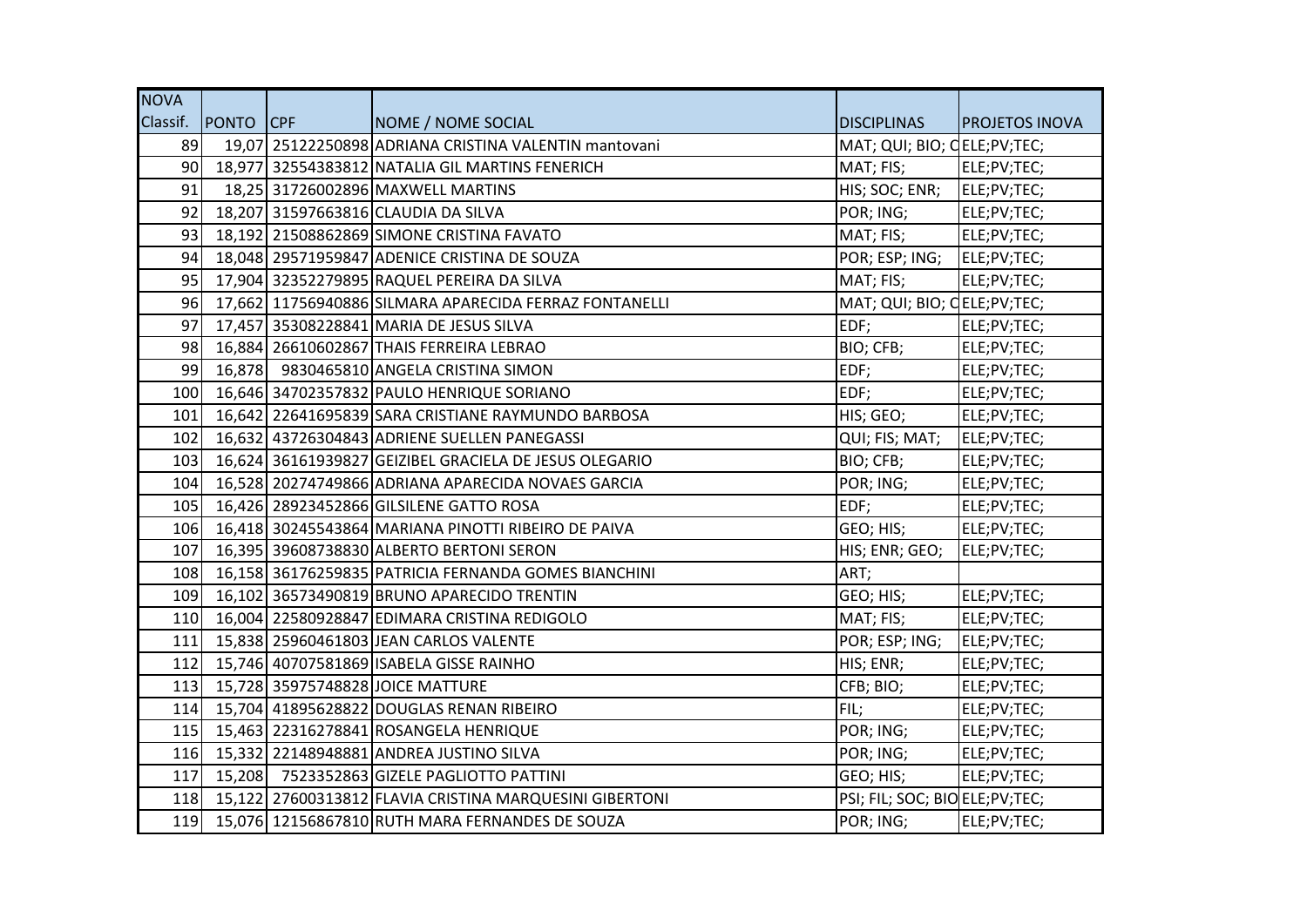| <b>NOVA</b> |                    |                                                            |                                 |                       |
|-------------|--------------------|------------------------------------------------------------|---------------------------------|-----------------------|
|             | Classif. PONTO CPF | NOME / NOME SOCIAL                                         | <b>DISCIPLINAS</b>              | <b>PROJETOS INOVA</b> |
|             |                    | 120 15,046 11430639881 CLAUDIO PIRES DE ALMEIDA            | POR; ING;                       | ELE;PV;TEC;           |
| 121         |                    | 14,7 38830648825 ISABELLA DE OLIVEIRA                      | MAT; FIS;                       | ELE;PV;TEC;           |
| 122         |                    | 14,544 32514134811 RENATA APARECIDA ALVES BORGONOVI        | FIL;                            | ELE;PV;TEC;           |
| 123         |                    | 14,164 9810645821 SILVIO LUIS BORDENALLI                   | MAT; QUI; BIO; CELE; PV; TEC;   |                       |
|             |                    | 124 14,134 21343995892 RODRIGO DE SENA SAMPAIO             | HIS; GEO; ENR; ELE;PV;TEC;      |                       |
|             |                    | 125 14,109 17751955899 SUMAIA BAKR                         | BIO; CFB;                       | ELE;PV;TEC;           |
|             |                    | 126 14,084 9254848816 HELENA MARIA MARQUINI                | POR; ESP;                       | ELE;PV;TEC;           |
| 127         |                    | 14,07 16966825840 DANIEL DE CARVALHO BURCH DE SOUZA        | POR; ING;                       | ELE;PV;TEC;           |
| 128         |                    | 13,945 21470183846 KATILAYNE PESARINI PERES                | POR; ING;                       | ELE;PV;TEC;           |
| 129         |                    | 13,93 27405461816 ANA HELENA SIMONETTI GARCIA              | ART;                            | ELE;PV;TEC;           |
| 130         |                    | 13,864 29416412899 VALQUIRIA MARIA BOTACIO LOPES           | MAT; FIS;                       | ELE;PV;TEC;           |
| 131         |                    | 13,752 17645281820 ALESSANDRA APARECIDA RODRIGUES MERLOTTI | CFB; FIS; BIO;                  | ELE;PV;TEC;           |
| 132         |                    | 13,696 97512788800 ENIO RODRIGUES SABINO                   | HIS; GEO;                       | ELE;PV;TEC;           |
| 133         |                    | 13,62 25489683830 SILVIA DE CAMPOS SANTANA                 | EDF;                            | ELE;PV;TEC;           |
| 134         |                    | 13,6 21286616840 ROSANGELA DE CASSIA GALBIATTI CARA        | HIS; ENR; GEO; ELE; PV; TEC;    |                       |
|             |                    | 135 13,572 34217941897 FERNANDO DA CUNHA BECKER            | MAT; FIS;                       | ELE;PV;TEC;           |
|             |                    | 136 13,562 8585835850 SUELI APARECIDA BRUSQUI              | GEO; HIS;                       | ELE;PV;TEC;           |
|             |                    | 137 13,546 40387774807 LUCAS BETTIOL DA SILVA              | GEO;                            | ELE;PV;TEC;           |
| 138         |                    | 13,482 42222980852 GUILHERME ANTONIASSI EZIQUIEL           | POR; ING;                       | ELE;PV;TEC;           |
|             |                    | 139 13,062 34015063821 EDVIGES MARCIA DE OLIVEIRA          | GEO; HIS; SOC; FIELE; PV; TEC;  |                       |
| 140         |                    | 13,04 26267414850 SILVELAINE GABRIELA MORAES DOS SANTOS    | MAT; FIS;                       | ELE;PV;TEC;           |
| 141         |                    | 13,038 28858529847 LUCIANO JOSE BORTOLUCI GARCIA           | MAT; FIS;                       | ELE;PV;TEC;           |
| 142         |                    | 12,946 29099997850 ADRIANA APARECIDA CASANOVA MERLOTTI     | BIO; CFB; FIS; QUELE; PV; TEC;  |                       |
|             |                    | 143 12,756 30218045867 ALINE FERNANDA PEREIRA MAGALHAES    | ART;                            | ELE;PV;TEC;           |
| 144         |                    | 12,492 36978898856 GUSTAVO ANTONIO VALENTIM                | GEO;                            | ELE;PV;TEC;           |
|             |                    | 145 12,456 31198557826 LEIRIANI ABREU                      | CFB; FIS; MAT; Q ELE; PV; TEC;  |                       |
| 146         |                    | 12,426 15341766830 SILVIO CESAR LEANDRO                    | CFB; FIS; QUI; BIOELE; PV; TEC; |                       |
| 147         |                    | 12,266 40618191860 ALIFFER BAPTISTA VIEIRA                 | EDF;                            | ELE;PV;TEC;           |
| 148         |                    | 12,16 7043950880 DIRCE DE FATIMA ZAGO GIL                  | POR; ESP;                       | ELE;PV;TEC;           |
|             |                    | 149 11,976 15341394860 TATIANA MIGUEL ANASTACIO            | MAT; FIS;                       | ELE;PV;TEC;           |
|             |                    | 150 11,914 36859638800 UEIDER ROBSON SANCHES BERGHI        | BIO; CFB;                       | ELE;PV;TEC;           |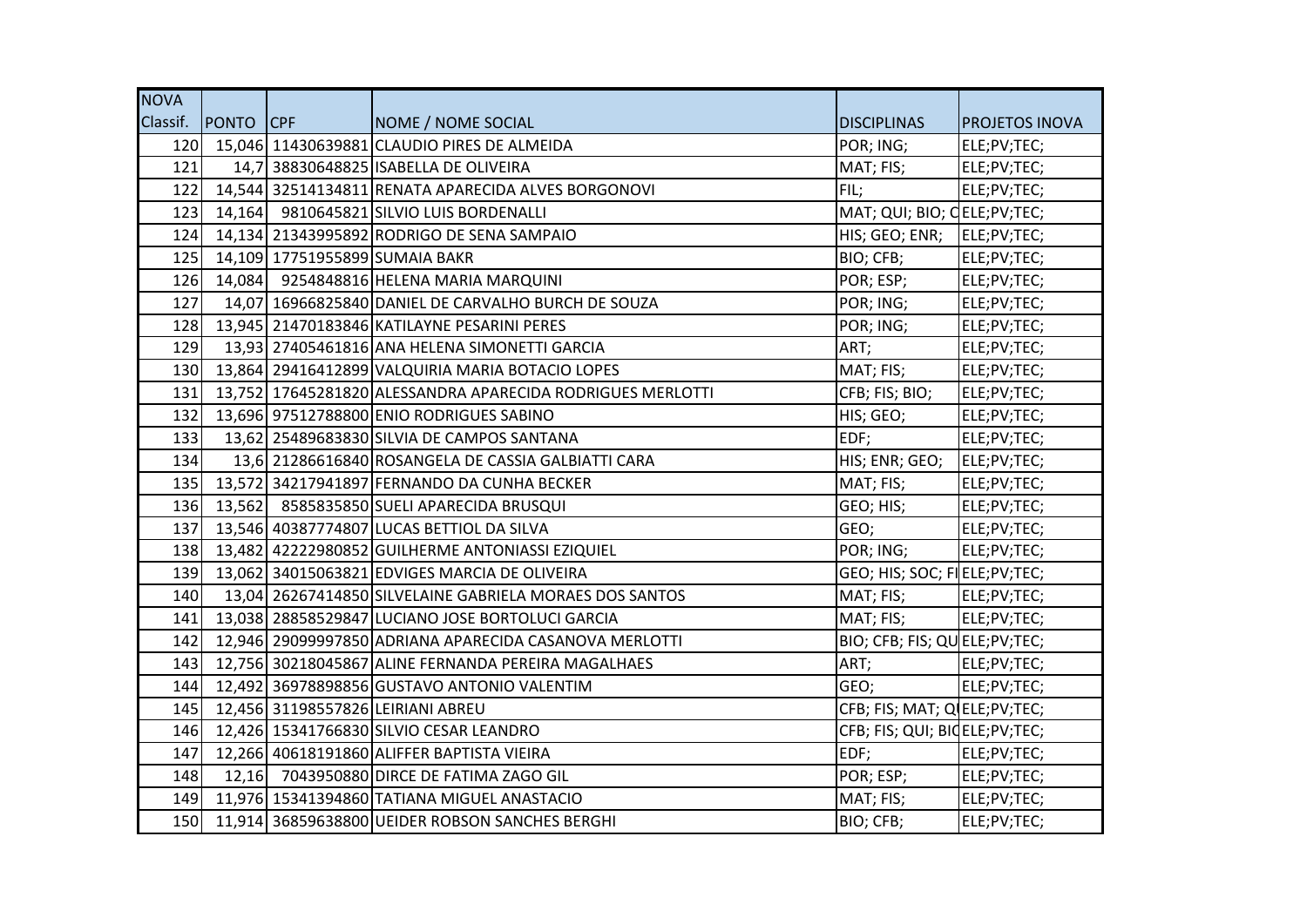| <b>NOVA</b> |                    |                                                          |                                 |                       |
|-------------|--------------------|----------------------------------------------------------|---------------------------------|-----------------------|
|             | Classif. PONTO CPF | NOME / NOME SOCIAL                                       | <b>DISCIPLINAS</b>              | <b>PROJETOS INOVA</b> |
| 151         |                    | 11,624 41614149860 RODRIGO ANTONIO PAULINO               | POR; ING;                       | ELE;PV;TEC;           |
| 152         |                    | 11,394 21633536807 JULIANA KATIUCIA DIAS                 | BIO; CFB;                       | ELE;PV;TEC;           |
| 153         |                    | 10,916 30843390824 FERNANDA GRAZIELA MOREIRA             | MAT; FIS;                       | ELE;PV;TEC;           |
| 154         |                    | 10,858 26609480893 PATRICIA FERREIRA LEBRAO              | HIS; SOC;                       | ELE;PV;TEC;           |
| 155         |                    | 10,652 6229648873 NIVALDO COSSARI                        | BIO; CFB; FIS; QUELE; PV; TEC;  |                       |
| 156         |                    | 10,589 1861861850 FATIMA APARECIDA ALVES                 | MAT; FIS;                       | ELE;PV;TEC;           |
| 157         |                    | 10,512 7069861800 SOLANGE DE FATIMA MUNHOZ DA SILVA      | MAT; QUI; CFB; ELE;PV;TEC;      |                       |
| 158         |                    | 10,458 33205375807 MARIA STELA DE OLIVEIRA SANTOS        | HIS; GEO;                       | ELE;PV;TEC;           |
| 159         |                    | 10,377 40825290805 JJUDSON AFONSO BONESSO PANDO          | EDF;                            | ELE;PV;TEC;           |
| 160         |                    | 10,182 43062534818 TULLIO HENRIQUE CANO DE HARO BARROS   | QUI; FIS; MAT;                  | ELE;PV;TEC;           |
| 161         |                    | 10,068 21993045821 EDIMARA CRISTINA FERRAZ               | MAT; FIS;                       | ELE;PV;TEC;           |
| 162         |                    | 10,042 28620609840 PRISCILA ROBERTA BATISTA              | POR; ING;                       | ELE;PV;TEC;           |
| 163         |                    | 9,932 34838967837 GIOVANA BALLERINI BONI                 | EDF;                            | ELE;PV;TEC;           |
| 164         |                    | 9,888 22388509882 LEILA CRISTINA DA SILVA                | HIS; SOC; GEO;                  | ELE;PV;TEC;           |
| 165         |                    | 9,842 37901016809 THIAGO GUERZONI GARCIA                 | EDF;                            | ELE;PV;TEC;           |
| 166         |                    | 9,792 21491921870 ROSE MARIA VILLA REAL                  | FIL;                            | ELE;PV;TEC;           |
| 167         |                    | 9,73 44259561847 LARISSA CAROLINE BERTO                  | MAT; FIS;                       | ELE;PV;TEC;           |
| 168         |                    | 9,684 37056787878 JOHN DAVID PELICERI DA SILVA           | POR; ING;                       | ELE;PV;TEC;           |
| 169         |                    | 9,586 36121338881 TATIANE MONIZE SAVIOLO                 | POR; ING;                       | ELE;PV;TEC;           |
| 170         |                    | 9,38 1887885811 APARECIDA VERA BALDAO FACHINI            | FIL; SOC;                       | ELE;PV;TEC;           |
| 171         |                    | 9,338 38358614845 MAICON EDUARDO DA SILVA                | POR; ING;                       | ELE;PV;TEC;           |
| 172         |                    | 9,338 38358614845 MAICON EDUARDO DA SILVA                | POR; ING;                       | ELE;PV;TEC;           |
| 173         |                    | 9,321 14210360880 MAURICIO RIBEIRO                       | MAT; FIS;                       | ELE;PV;TEC;           |
| 174         |                    | 9,244 22067452835 JULIANA LETICIA DE FAZIO               | CFB; FIS; MAT; Q ELE; PV; TEC;  |                       |
| 175         |                    | 8,984 29085186862 CARLA MEILSMITH MILAN                  | POR; ING;                       | ELE;PV;TEC;           |
| 176         |                    | 8,956 32113214890 LETICIA DA ROCHA FRIGO CHIERENTIN      | MAT; FIS;                       | ELE;PV;TEC;           |
| 177         |                    | 8,874 7058804869 JULIANO CESAR NICOLA DE SOUZA           | HIS;                            | ELE;PV;TEC;           |
| 178         |                    | 8,834 38279807802 JULIANA FERREIRA DA SILVA              | POR; ING;                       | ELE;PV;TEC;           |
| 179         |                    | 8,766 32415722855 JANINA MARIA MARTUCCI BARROS DE TOLEDO | CFB; FIS; QUI; BIOELE; PV; TEC; |                       |
| 180         |                    | 8,742 40347752896 DAIANE REGIANE GARCIA                  | EDF;                            | ELE;PV;TEC;           |
| 181         |                    | 8,657 34571385838 MARLA LEANDRA GUSSI FASCINI            | HIS; GEO;                       | ELE;PV;TEC;           |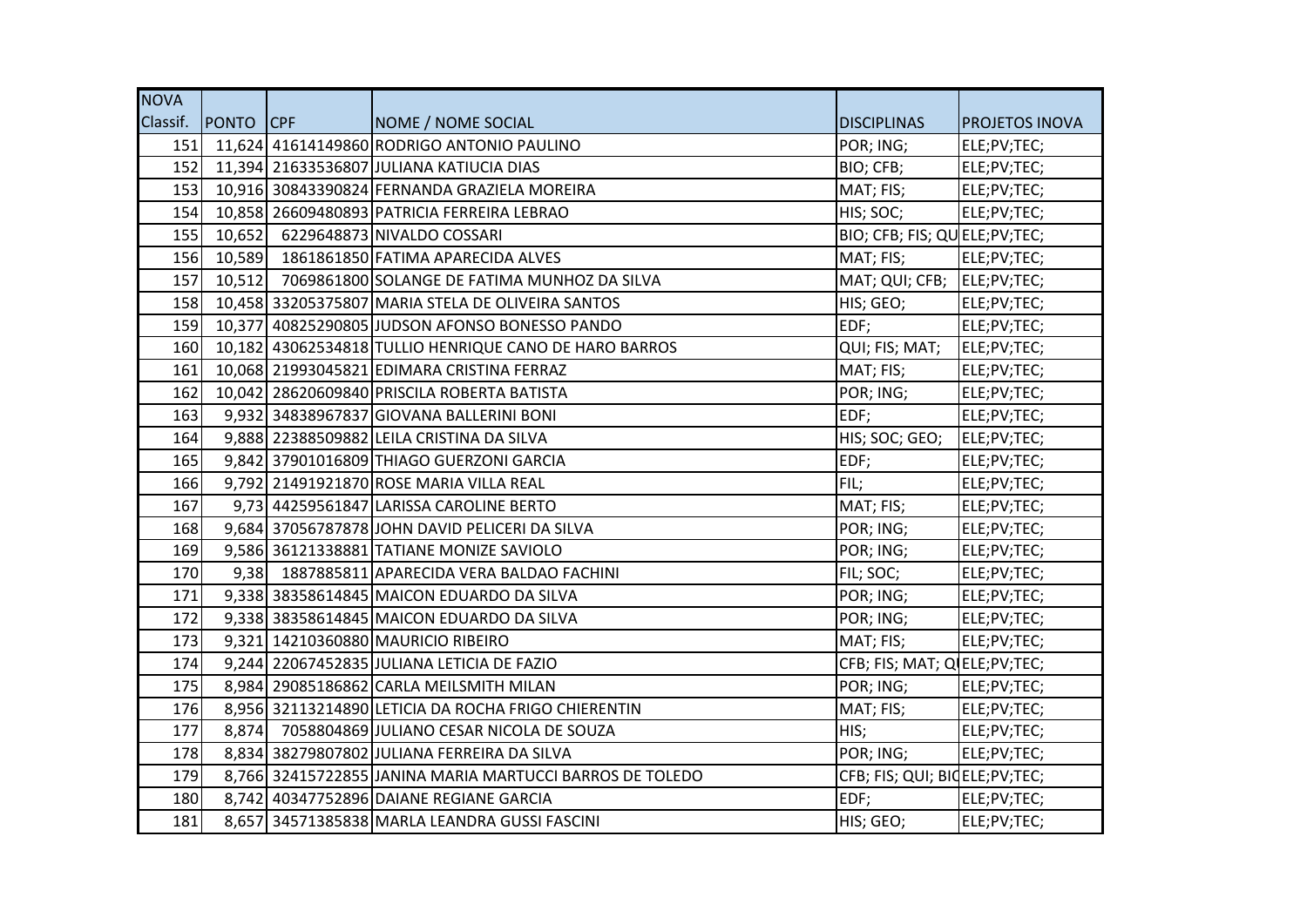| <b>NOVA</b> |                    |                                                           |                                 |                       |
|-------------|--------------------|-----------------------------------------------------------|---------------------------------|-----------------------|
|             | Classif. PONTO CPF | NOME / NOME SOCIAL                                        | <b>DISCIPLINAS</b>              | <b>PROJETOS INOVA</b> |
| 182         |                    | 8,62 22788432810 WESLLEY PINHEIRO DOS SANTOS              | EDF;                            | ELE;PV;TEC;           |
| 183         |                    | 8,598 22448590885 LIVIA SERAFIM                           | EDF;                            | ELE;PV;TEC;           |
| 184         |                    | 8,546 41879398818 MAIARA SEGURA / MAIARA                  | BIO; CFB;                       | ELE;PV;TEC;           |
| 185         |                    | 8,51 39537493822 VANUSA SOARES DA SILVA                   | CFB; BIO;                       | ELE;PV;TEC;           |
| 186         |                    | 8,472 40347752896 DAIANE REGIANE GARCIA                   | EDF;                            | ELE;PV;TEC;           |
| 187         |                    | 8,278 27994455867 PATRICIA LIZANDRA PAES                  | POR; ING;                       | ELE;PV;TEC;           |
| 188         |                    | 8,19 39716132840 THARLES HENRIQUE DA SILVA                | MAT; FIS;                       | ELE;PV;TEC;           |
| 189         |                    | 8,172 34089084865 TATIELE APARECIDA BRIGHETI              | EDF;                            | ELE;PV;TEC;           |
| 190         |                    | 8,162 34089084865 TATIELE APARECIDA BRIGHETI              | EDF;                            | ELE;PV;TEC;           |
| 191         |                    | 8,158 15075239803 MIRIAM CRISTINA PUREZA                  | ART;                            | ELE;PV;TEC;           |
| 192         |                    | 8,021 18643685860 RODNEY RIBEIRO DO VALLE                 | ART;                            | ELE;PV;TEC;           |
| 193         |                    | 7,842 21300292806 ELAINE CRISTINA FABIANO                 | EDF;                            | ELE;PV;TEC;           |
| 194         |                    | 7,726 35417029823 JAQUELINE DA SILVA OLIVEIRA DIAS        | EDF;                            | ELE;PV;TEC;           |
| 195         |                    | 7,668 35224305810 DAIANE SIMON ZANELATTO                  | POR; ING;                       | ELE;PV;TEC;           |
| 196         |                    | 7,604 26851544857 PRISCILA CRISTIANE LOPES DO CATI        | MAT; FIS;                       | ELE;PV;TEC;           |
| 197         |                    | 7,588 39007955845 MELINA ZACARELLI PIROTTA                | CFB; BIO;                       | ELE;PV;TEC;           |
| 198         |                    | 7,516 20543520803 PAULA LUCIANA POPULI MARCHINI           | BIO; CFB; FIS; QUELE; PV; TEC;  |                       |
| 199         |                    | 7,368 29213947828 CLAUDIA TATIANI MANFREDO COATTI         | FIL;                            | ELE;PV;TEC;           |
| 200         |                    | 7,272 13227019892 ROSINEI JANUARIO DA SILVA               | POR; ING;                       | ELE;PV;TEC;           |
| 201         |                    | 7,182 38372732884 GIACOMO ENZO CINQUAROLE BELLISSIMO      | POR; ING;                       | ELE;PV;TEC;           |
| 202         |                    | 7,026 40042955807 LUCAS FERNANDO CALDO MARCELINO          | POR; ING;                       | ELE;PV;TEC;           |
| 203         |                    | 7,01 88790860810 SHIRLEY DE FATIMA GIMENEZ                | POR; ING;                       | ELE;PV;TEC;           |
| 204         |                    | 6,948 33864635845 ADRIANA APARECIDA LISBOA                | POR; ESP;                       | ELE;PV;TEC;           |
| 205         |                    | 6,916 40467792844 MARCIO VINICIUS CARRETO DA CUNHA        | MAT;                            | ELE;PV;TEC;           |
| 206         |                    | 6,602 29415742801 TATIANA APARECIDA CABRERA PROVAZI       | CFB; FIS; QUI; BIQELE; PV; TEC; |                       |
| 207         |                    | 6,594 43482575827 ISADORA MASSOLA                         | EDF;                            | ELE;PV;TEC;           |
| 208         |                    | 6,526 30921667876 RAFAEL FIGUEIREDO MURADI                | EDF;                            | ELE;PV;TEC;           |
| 209         |                    | 6,522 42101711826 ISABELA SIQUEIRA DE MORAES              | QUI; FIS; MAT;                  | ELE;PV;TEC;           |
| 210         |                    | 6,508 18457717880 ROSILAINE GONZAGA DA SILVA              | SOC;                            | ELE;PV;TEC;           |
| 211         |                    | 6,408 29638512865 MARIZETE OLIVEIRA DE JESUS FRANCISQUINI | HIS; GEO;                       | ELE;PV;TEC;           |
| 212         |                    | 6,219 11443968838 MARIA ANTONIA DE SANTIS SILVA           | CFB; FIS; QUI; BIOELE; PV; TEC; |                       |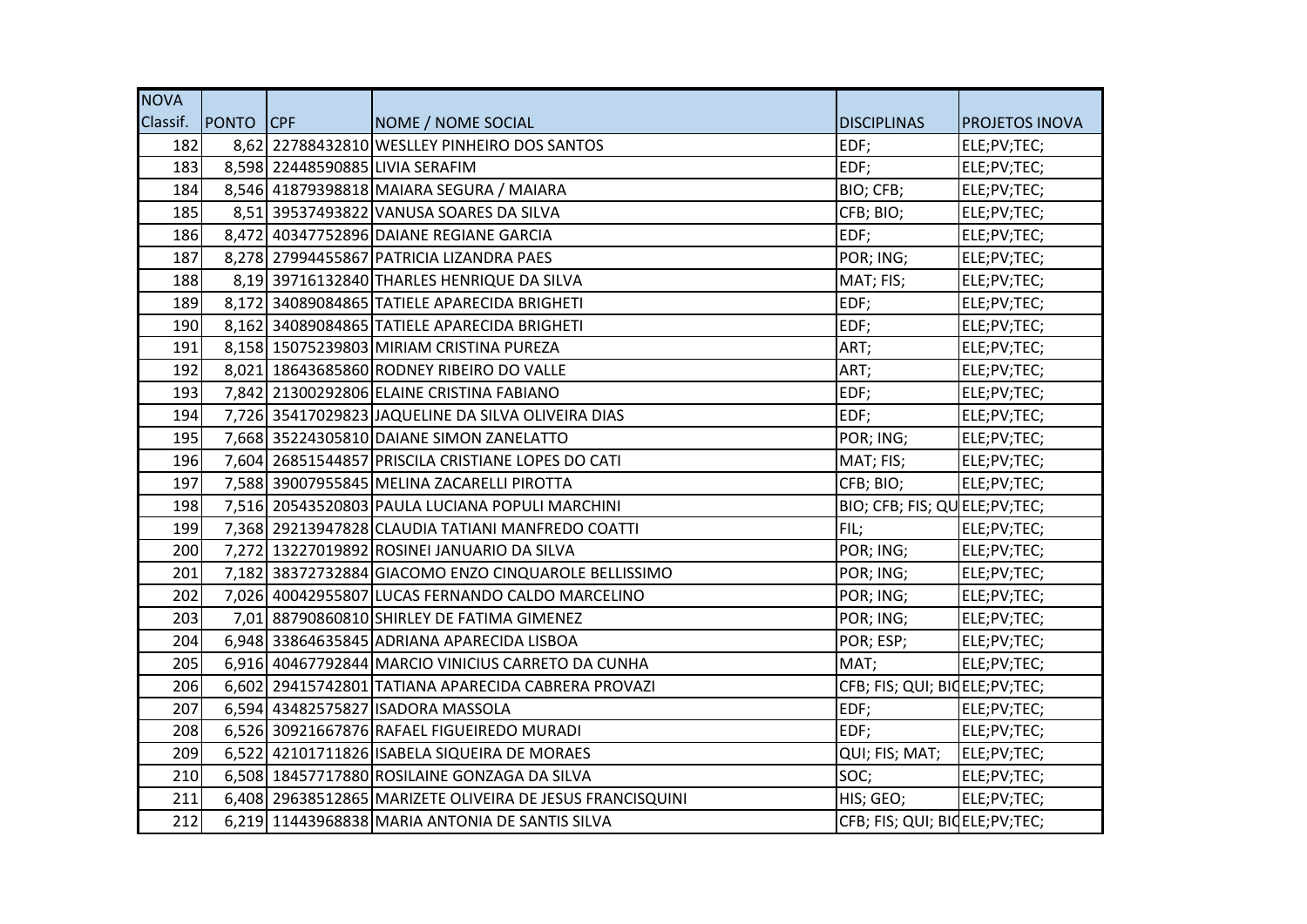| <b>NOVA</b> |                    |                                                         |                                |                       |
|-------------|--------------------|---------------------------------------------------------|--------------------------------|-----------------------|
|             | Classif. PONTO CPF | NOME / NOME SOCIAL                                      | <b>DISCIPLINAS</b>             | <b>PROJETOS INOVA</b> |
| 213         |                    | 6,14 25807512898 RENATA MAFEI                           | EDF;                           | ELE;PV;TEC;           |
| 214         |                    | 6,032 29348880888 RICARDO JOSE FERNANDES                | GEO; HIS;                      | ELE;PV;TEC;           |
| 215         |                    | 5,96 12938252803 LUZIA ALEXANDRE DOS SANTOS BIAGI       | MAT; FIS;                      | ELE;PV;TEC;           |
| 216         |                    | 5,74 22110370890 ANA CAROLINA GIMENES TERRA             | EDF;                           | ELE;PV;TEC;           |
| 217         |                    | 5,736 33842920814 ELAINE EUSEBIO                        | EDF;                           | ELE;PV;TEC;           |
| 218         |                    | 5,572 38032346899 FRANCIELI CRISTINA TERCO              | EDF;                           | ELE;PV;TEC;           |
| 219         |                    | 5,52 3610726865 FELICIDADE DOS SANTOS NAKASHIMA         | EDF;                           | ELE;PV;TEC;           |
| 220         |                    | 5,424 33383156869 RAFAEL DA SILVA SIQUEIRA RAMOS        | EDF;                           | ELE;PV;TEC;           |
| 221         |                    | 5,409 28436063813 CARINE DANIELA GUSSI                  | HIS; GEO;                      | ELE;PV;TEC;           |
| 222         |                    | 5,406 35673326866 DANIEL ANDERSON VANALI                | MAT; FIS;                      | ELE;PV;TEC;           |
| 223         |                    | 5,332 16973981895 ELIANA SCARAMUZZA DELSIN MIZAEL       | MAT; QUI; BIO; CELE; PV; TEC;  |                       |
| 224         |                    | 5,036 34947358831 ANA CAROLINA FIGUEIREDO               | BIO; CFB; FIS; MAELE;PV;TEC;   |                       |
| 225         |                    | 5,036 34947358831 ANA CAROLINA FIGUEIREDO               | BIO; CFB; FIS; MAELE; PV; TEC; |                       |
| 226         |                    | 4,99 32468730895 JOCELI LUCA DE GOUVEIA                 | POR; ING;                      | ELE;PV;TEC;           |
| 227         |                    | 4,942 43022225814 LETICIA DE OLIVEIRA PECHIN            | QUI; FIS; MAT; ELE; PV; TEC;   |                       |
| 228         |                    | 4,91 35429726818 CATRINE ROSSI                          | POR; ING;                      | ELE;PV;TEC;           |
| 229         |                    | 4,874 21357220812 ISABEL CRISTINA GISSE RAINHO / ISABEL | HIS; GEO;                      | ELE;PV;TEC;           |
| 230         |                    | 4,852 6864096807 LUIS HENRIQUE RAMOS                    | EDF;                           | ELE;PV;TEC;           |
| 231         |                    | 4,824 33758767857 FRANCIELE RODRIGUES BIANCHI FERREIRA  | MAT; FIS;                      | ELE;PV;TEC;           |
| 232         |                    | 4,798 36095092876 MARIANA ROMANI CARVALHO               | EDF;                           | ELE;PV;TEC;           |
| 233         |                    | 4,604 35590659841 JOSIANE RIBEIRO BOTELHO               | HIS;                           | ELE;PV;TEC;           |
| 234         |                    | 4,508 43840551889 ISABELA ROCHA DE MACEDO               | QUI; FIS; MAT;                 | ELE;PV;TEC;           |
| 235         |                    | 4,492 11442375809 LAZARA ANTONIA MULLER                 | CFB; FIS; BIO;                 | ELE;PV;TEC;           |
| 236         |                    | 4,49 32987815840 NATALE ANGELICA FIORIN                 | EDF;                           | ELE;PV;TEC;           |
| 237         |                    | 4,476 29939822812 LUCIMARA CRISTINA GARDINI ROMAO       | MAT;                           | ELE;PV;TEC;           |
| 238         |                    | 4,347 16976110879 VLAMIR BELLUCCI                       | FIL;                           | ELE;PV;TEC;           |
| 239         |                    | 4,252 39062785816 YAGO SOUZA BORGES                     | EDF;                           | ELE;PV;TEC;           |
| 240         |                    | 4,234 39312036890 FRANCIELE TEIXEIRA                    | EDF;                           | ELE;PV;TEC;           |
| 241         |                    | 4,088 43973268860 ZAQUEU ROCHA DA SILVA                 | EDF;                           | ELE;PV;TEC;           |
| 242         |                    | 4,058 12160902896 GLAUCIA APARECIDA TAMBRA              | POR; ING;                      | ELE;PV;TEC;           |
| 243         |                    | 4,018 6300544877 ROSELI MENDELINA BALEIRO               | EDF;                           | ELE;PV;TEC;           |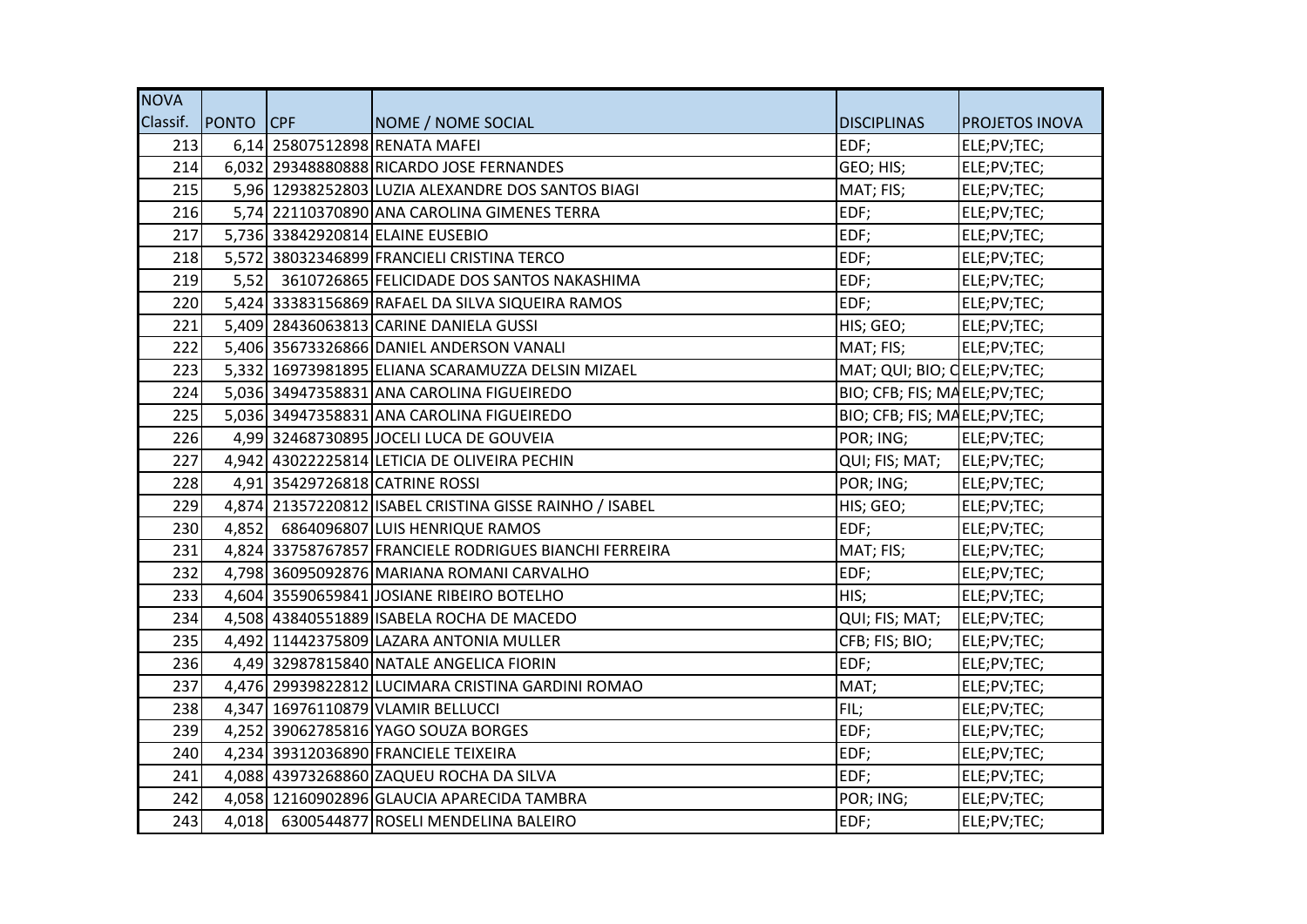| <b>NOVA</b> |                  |                                                            |                                 |                       |
|-------------|------------------|------------------------------------------------------------|---------------------------------|-----------------------|
| Classif.    | <b>PONTO CPF</b> | NOME / NOME SOCIAL                                         | <b>DISCIPLINAS</b>              | <b>PROJETOS INOVA</b> |
| 244         |                  | 4 12151174859 ELISABETE BOTURA SOFIATI                     | POR; ESP;                       | ELE;PV;TEC;           |
| 245         |                  | 4 42571221884 NELSON MARQUES DA SILVA                      | EDF;                            | ELE;PV;TEC;           |
| 246         |                  | 3,948 43376425876 MATHEUS HENRIQUE DAVID                   | HIS; GEO;                       | ELE;PV;TEC;           |
| 247         |                  | 3,876 39880662814 WILLIAM REGIS LIU SORIM                  | POR; ING;                       | ELE;PV;TEC;           |
| 248         |                  | 3,771 38060543806 BIANCA PANHAN / BIANCA                   | MAT; FIS;                       | ELE;PV;TEC;           |
| 249         |                  | 3,708 10135829852 LUCILENE BONELLI                         | POR; ING;                       | ELE;PV;TEC;           |
| 250         |                  | 3,696 37624980835 CAIO JOSÉ SALVADOR PATANÉ                | HIS; GEO;                       | ELE;PV;TEC;           |
| 251         |                  | 3,696 25129035836 DANIEL NOBALBOS SOUBHIA                  | CFB; FIS; QUI; BIOELE; PV; TEC; |                       |
| 252         |                  | 3,496 31769558802 JOSIANI APARECIDA ARTUZO BOCHI           | MAT; FIS;                       | ELE;PV;TEC;           |
| 253         |                  | 3,414 10109864816 ANA LUCIA MARTINS COLOMBO                | EDF;                            | ELE;PV;TEC;           |
| 254         |                  | 3,341 22312847825 MARIELY GORETTI PIMENTEL ZANIM           | BIO; CFB; FIS; MAELE;PV;TEC;    |                       |
| 255         |                  | 3,238 40356563804 GEISE KELLY PRATES                       | BIO; CFB;                       | ELE;PV;TEC;           |
| 256         |                  | 3,16 33842920814 ELAINE EUSEBIO BODOR COUTO                | EDF;                            | ELE;PV;TEC;           |
| 257         |                  | 3,142 43316470808 AMANDA CARDOSO DURAES                    | EDF;                            | ELE;PV;TEC;           |
| 258         |                  | 3,12 7057939825 GLAUCIELEN DOTTO MARTINS                   | GEO; HIS;                       | ELE;PV;TEC;           |
| 259         | 3,052            | 566788861 MARLICE DE LOURDES BESSANI DE ANDRADE            | CFB; FIS; QUI; BIQELE;PV;TEC;   |                       |
| 260         |                  | 3,044 1873258801 MARIA CRISTINA MANCUSO BOISSONI           | PSI; SOC;                       | ELE;PV;TEC;           |
| 261         | 31               | 40299528871 TEILY CRISTIANE BENTO MOSCONI                  | QUI; FIS; MAT;                  | ELE;PV;TEC;           |
| 262         |                  | 3 40567821803 LARISSA VENDRAMINI DA SILVA                  | QUI; FIS; MAT;                  | ELE;PV;TEC;           |
| 263         |                  | 3 35740382831 GIOVANA LETICIA MOSINAHTI                    | FIS; MAT;                       | ELE;PV;TEC;           |
| 264         |                  | 2,83 38190272896 TAMIRES CAETANO SILVA DE GODOY            | POR; ING;                       | ELE;PV;TEC;           |
| 265         |                  | 2,798 38302568848 RENATA RIZATTI SALVADOR                  | BIO; CFB;                       | ELE;PV;TEC;           |
| 266         |                  | 2,61 40633142867 ANA CLAUDIA CRISPIN DORTA                 | MAT; FIS;                       | ELE;PV;TEC;           |
| 267         |                  | 2,563 31998334899 ISABELLA TONELLO ESTEVAM SOUZA           | MAT; FIS;                       | ELE;PV;TEC;           |
| 268         |                  | 2,463 40150760876 LUAN FERNANDO SOARES                     | QUI; FIS; MAT;                  | ELE;PV;TEC;           |
| 269         |                  | 2,396 42649393807 JOICE CRISTINA DA SILVA / JOICE CRISTINA | MAT; FIS;                       | ELE;PV;TEC;           |
| 270         |                  | 2,347 1732859884 MARIA CRISTINA RANGEL LOURENCO            | EDF;                            | ELE;PV;TEC;           |
| 271         |                  | 2,324 30122870867 MARIA GISELA PEREZ MARIANO               | QUI; FIS; MAT;                  | ELE;PV;TEC;           |
| 272         |                  | 2,288 14781773818 ANDRÉA DOS REIS RODRIGUES ANDRADE        | CFB; BIO;                       | ELE;PV;TEC;           |
| 273         |                  | 2,198 21440927880 WELTON ROBERTO FREITAS / WELTON FREITAS  | HIS;                            | ELE;PV;TEC;           |
| 274         |                  | 2,084 37276843807 GABRIELA FIORAVANTE                      | QUI; FIS; MAT;                  | ELE;PV;TEC;           |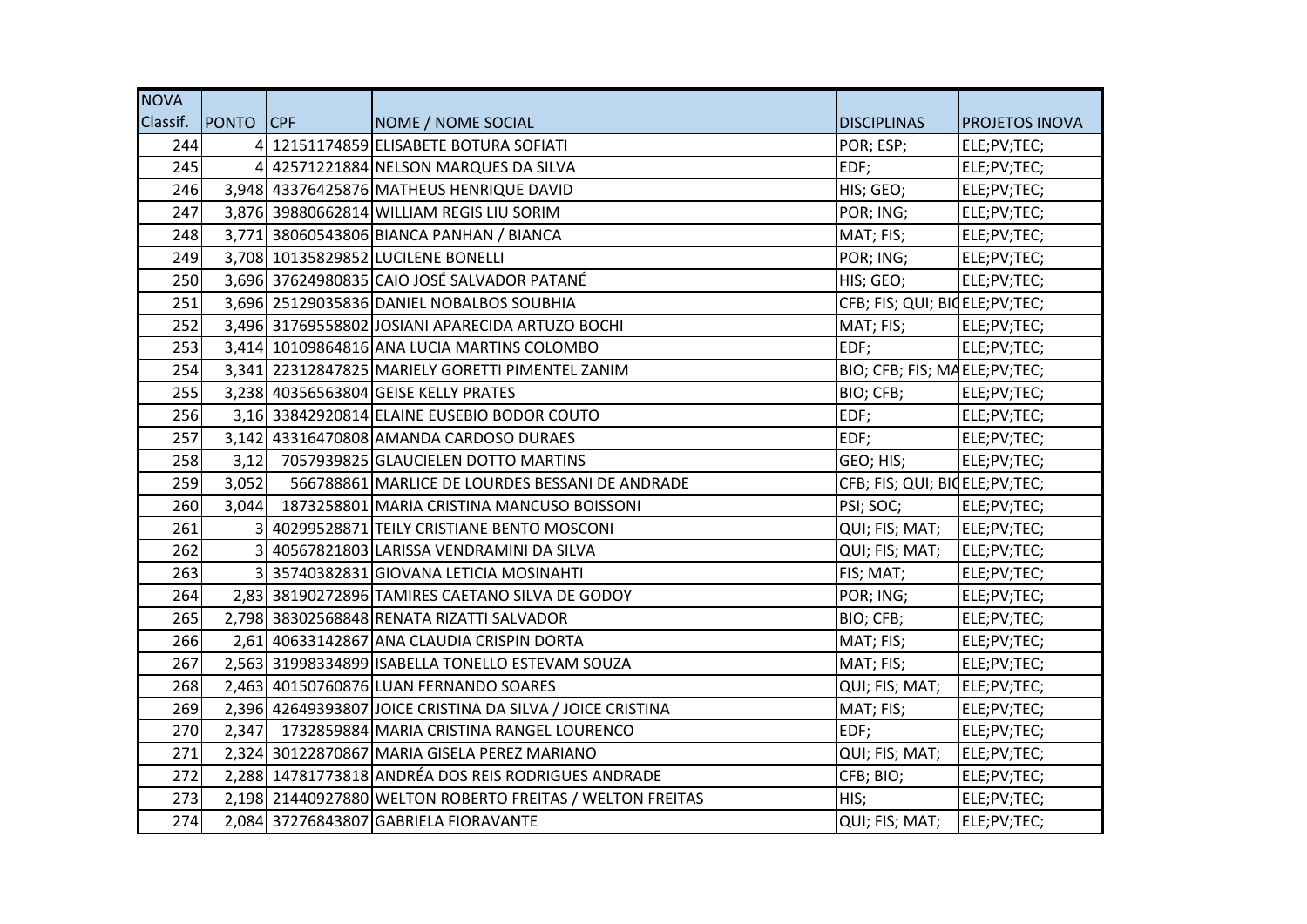| <b>NOVA</b> |                    |                          |                                                                         |                                |                       |
|-------------|--------------------|--------------------------|-------------------------------------------------------------------------|--------------------------------|-----------------------|
|             | Classif. PONTO CPF |                          | NOME / NOME SOCIAL                                                      | <b>DISCIPLINAS</b>             | <b>PROJETOS INOVA</b> |
| 275         |                    |                          | 2,002 35162594857 ANA LUCIA VIEIRA CARNELOSSI                           | HIS; GEO;                      | ELE;PV;TEC;           |
| 276         |                    |                          | 4510522851 VALÉRIA MEDOLAGO                                             | POR;                           | ELE;PV;TEC;           |
| 277         |                    |                          | 2 36037749817 CAMILA CRISTINA DA SILVA                                  | POR; ING;                      | ELE;PV;TEC;           |
| 278         | $\overline{2}$     |                          | 857038850 ELIZABETH XAVIER DE OLIVEIRA                                  | HIS; GEO;                      | ELE;PV;TEC;           |
| 279         |                    |                          | 2 27748062838 JOSIANE MARTINS DA SILVA                                  | HIS;                           | ELE;PV;TEC;           |
| 280         |                    |                          | 33236485876 ANDERSON ANTONIO JERONYMO                                   | FIL;                           | ELE;PV;TEC;           |
| 281         |                    |                          | 2 26118966826 APARECIDA DO CARMO SOUZA                                  | MAT; BIO; CFB; FELE; PV; TEC;  |                       |
| 282         |                    |                          | 2 33171940817 ADRIANA CARDOSO                                           | MAT; FIS;                      | ELE;PV;TEC;           |
| 283         |                    |                          | 2 33803947855 ANDRE LUIZ FERNANDES                                      | EDF;                           | ELE;PV;TEC;           |
| 284         | $\overline{2}$     |                          | 38856563886 LUCAS DE OLIVEIRA AMORIM                                    | EDF;                           | ELE;PV;TEC;           |
| 285         |                    |                          | 2 40739499858 RAFAEL DA SILVA RODOLFI                                   | EDF;                           | ELE;PV;TEC;           |
| 286         |                    | 2 43014885886 RONY BASSI |                                                                         | EDF;                           | ELE;PV;TEC;           |
| 287         |                    |                          | 2 45369282862 MARIANA MARTINS SILVA                                     | EDF;                           | ELE;PV;TEC;           |
| 288         |                    |                          | 2 16637716855 MARCIA REGINA FERREIRA OCAMOTO                            | ART;                           | ELE;PV;TEC;           |
| 289         |                    |                          | 1,942 25400409857 MAGDA RAMOS DA SILVA                                  | POR; ING;                      | ELE;PV;TEC;           |
| 290         |                    |                          | 1,932 47483094826 VICTOR EDUARDO BARBOSA                                | QUI; FIS; MAT;                 | ELE;PV;TEC;           |
| 291         |                    |                          | 1,866 38480659831 BIANCA APARECIDA ALBANO PICCOLO                       | HIS; GEO;                      | ELE;PV;TEC;           |
| 292         |                    |                          | 1,814 39639067822 FERNANDO ANTONIO THEODORO JUNIOR                      | EDF;                           | ELE;PV;TEC;           |
| 293         |                    |                          | 1,808 44171751870 TAINARA MARIA DE LIMA                                 | EDF;                           | ELE;PV;TEC;           |
| 294         |                    |                          | 1,772 29193861826 JUCILENE ESTER DONEGA SIVIERO                         | HIS;                           | ELE;PV;TEC;           |
| 295         |                    |                          | 1,772 38324654801 GLAUCOS MARCELO FEDOZZI MUNUERA                       | HIS;                           | ELE;PV;TEC;           |
| 296         |                    |                          | 1,74 18140484806 LUCELIO ROBERTO ALVES                                  | CFB; FIS; MAT; Q ELE; PV; TEC; |                       |
| 297         |                    |                          | 1,722 38736437824 CARLOS HENRIQUE GARCIA                                | HIS; SOC;                      | ELE;PV;TEC;           |
| 298         |                    |                          | 1,708 45581375836 GUILHERME DA COSTA NUNES                              | HIS;                           | ELE;PV;TEC;           |
| 299         |                    |                          | 1,624 40265814898 JHONNY ANDRIATTI RODRIGUES                            | QUI; FIS; MAT;                 | ELE;PV;TEC;           |
| 300         |                    |                          | 1,596 43557258807 EDUARDO CÉSAR DOS SANTOS                              | BIO; CFB;                      | ELE;PV;TEC;           |
| 301         |                    |                          | 1,54 41864652829 FELIPE RAIMUNDO DE CARVALHO                            | POR; ESP; FRA;                 | ELE;PV;TEC;           |
| 302         |                    |                          | 1,514 4138373861 VANDA MANFRIM GONCALVES                                | POR;                           | ELE;PV;TEC;           |
| 303         |                    |                          | 1,506 39002126867 GIOVANIA PEREIRA DOMINGOS DA SILVA / GIOVANIA PEREIRA | MAT;                           | ELE;PV;TEC;           |
| 304         |                    |                          | 1,446 45989166800 LEONARDO HENRIQUE SOARES DAL BELO                     | HIS; GEO;                      | ELE;PV;TEC;           |
| 305         |                    |                          | 1,416 3605686885 VLALDIR FUSTER PINHEIRO                                | EDF;                           | ELE;PV;TEC;           |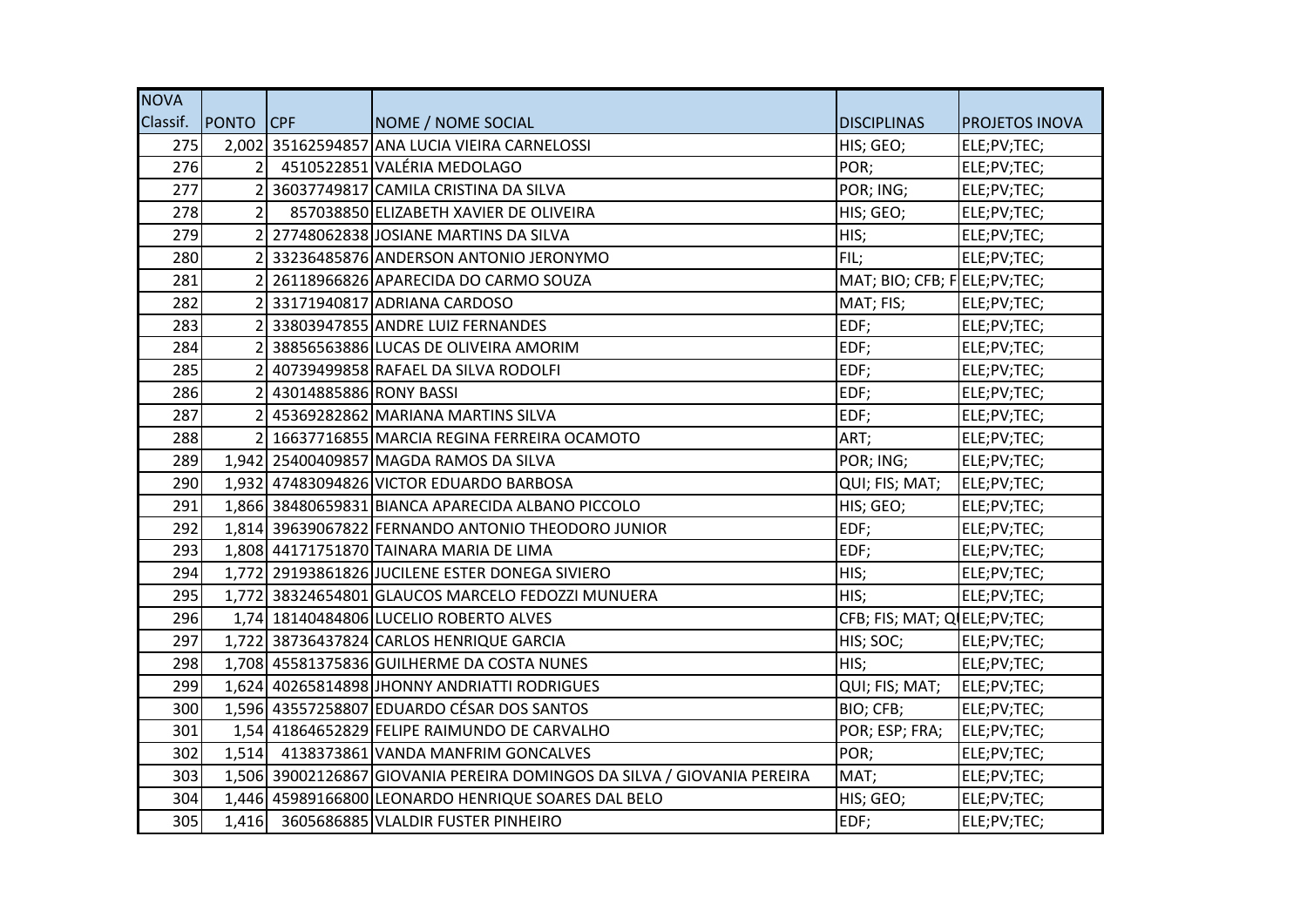| <b>NOVA</b> |                  |                                                        |                                |                       |
|-------------|------------------|--------------------------------------------------------|--------------------------------|-----------------------|
| Classif.    | <b>PONTO</b> CPF | NOME / NOME SOCIAL                                     | <b>DISCIPLINAS</b>             | <b>PROJETOS INOVA</b> |
| 306         |                  | 1,408 4912885657 RICARDO DE SOUZA ALVES                | POR; ING;                      | ELE;PV;TEC;           |
| 307         |                  | 1,348 23570284832 MATHEUS RIBEIRO DAS NEVES            | HIS; GEO;                      | ELE;PV;TEC;           |
| 308         |                  | 1,344 42738925880 DHENER FRIGERIO                      | EDF;                           | ELE;PV;TEC;           |
| 309         |                  | 1,336 40336542836 AINARA FIGUEIREDO AREM               | POR; ING;                      | ELE;PV;TEC;           |
| 310         |                  | 1,322 21437601839 RAQUEL PERES DELBONE                 | CFB; BIO;                      | ELE;PV;TEC;           |
| 311         |                  | 1,092 41623542863 KAIQUE LITRENTA BRIGANTI             | EDF;                           | ELE;PV;TEC;           |
| 312         |                  | 1,056 37901016809 THIAGO GUERZONI GARCIA               | EDF;                           | ELE;PV;TEC;           |
| 313         |                  | 1,04 44136465840 MICHAEL DOUGLAS SCHIAVON              | POR; ING;                      | ELE;PV;TEC;           |
| 314         |                  | 1,016 39130668883 MATHAUS COUTO BENJAMIM ZANCA         | EDF;                           | ELE;PV;TEC;           |
| 315         |                  | 1 27836354881 DANILO MANFRIN                           | FIL;                           | ELE;PV;TEC;           |
| 316         |                  | 0,994 3101205514 NUCELIA LOPES ALVES COSTA             | QUI; FIS; MAT;                 | ELE;PV;TEC;           |
| 317         |                  | 0,896 35479934821 ROGERIO CARAZOLI                     | EDF;                           | ELE;PV;TEC;           |
| 318         |                  | 0,888 39716132840 THARLES HENRIQUE DA SILVA            | MAT; FIS;                      | ELE;PV;TEC;           |
| 319         |                  | 0,818 43424076805 BRUNARA RAFAELA PINOTTI              | GEO;                           | ELE;PV;TEC;           |
| 320         |                  | 0,8 34129336860 DEBORA CRISTINA ANDRIGO SILVA          | POR; ING;                      | ELE;PV;TEC;           |
| 321         |                  | 0,796 38290250843 ANA EMILIA BRUMATTI GALIARDI CAMPOY  | BIO; CFB;                      | ELE;PV;TEC;           |
| 322         |                  | 0,672 31846273811 ANDERSON ROBERTO NASCIMENTO          | EDF;                           | ELE;PV;TEC;           |
| 323         |                  | 0,658 41264865856 RAFAEL PICINATO GONCALVES            | GEO;                           | ELE;PV;TEC;           |
| 324         |                  | 0,644 44121338855 TIAGO CANDIDO DOS SANTOS             | EDF;                           | ELE;PV;TEC;           |
| 325         |                  | 0,63 39388250818 DOUGLAS FRANCISCO DE SOUZA VIANA      | EDF;                           | ELE;PV;TEC;           |
| 326         |                  | 0,602 31193763886 LOURIVALDO CARDOSO DE SOUZA          | EDF;                           | ELE;PV;TEC;           |
| 327         |                  | 0,522 43441656830 DIELY CRISTINA RODRIGUES DA SILVA    | MAT; FIS;                      | ELE;PV;TEC;           |
| 328         |                  | 0,514 42200883854 RICHARD VITÓRIO BELUCCI GONÇALVES    | HIS;                           | ELE;PV;TEC;           |
| 329         |                  | 0,464 29109054898 GISELE APARECIDA GUANDALINI COLABONE | CFB; FIS; MAT; Q ELE; PV; TEC; |                       |
| 330         |                  | 0,462 41151952826 JOSILENE LOPES DE SOUZA RODRIGUES    | QUI; FIS; MAT;                 | ELE;PV;TEC;           |
| 331         |                  | 0,448 43219590802 LARISSA JACOMIN DA COSTA             | QUI; FIS; MAT;                 | ELE;PV;TEC;           |
| 332         |                  | 0,434 44676682840 GUSTAVO GONÇALVES                    | QUI; FIS; MAT;                 | ELE;PV;TEC;           |
| 333         |                  | 0,406 38973801880 EDUARDO HORTOLAN                     | BIO; CFB;                      | ELE;PV;TEC;           |
| 334         |                  | 0,4 24543427823 LUCIANO CAMORA                         | GEO; HIS;                      | ELE;PV;TEC;           |
| 335         |                  | 0,386 37379028871 ALINE GARCIA VICENTE                 | POR; ESP;                      | ELE;PV;TEC;           |
| 336         |                  | 0,31 40278293875 DANILA DOS ANJOS SAMPAIO              | QUI; FIS; MAT;                 | ELE;PV;TEC;           |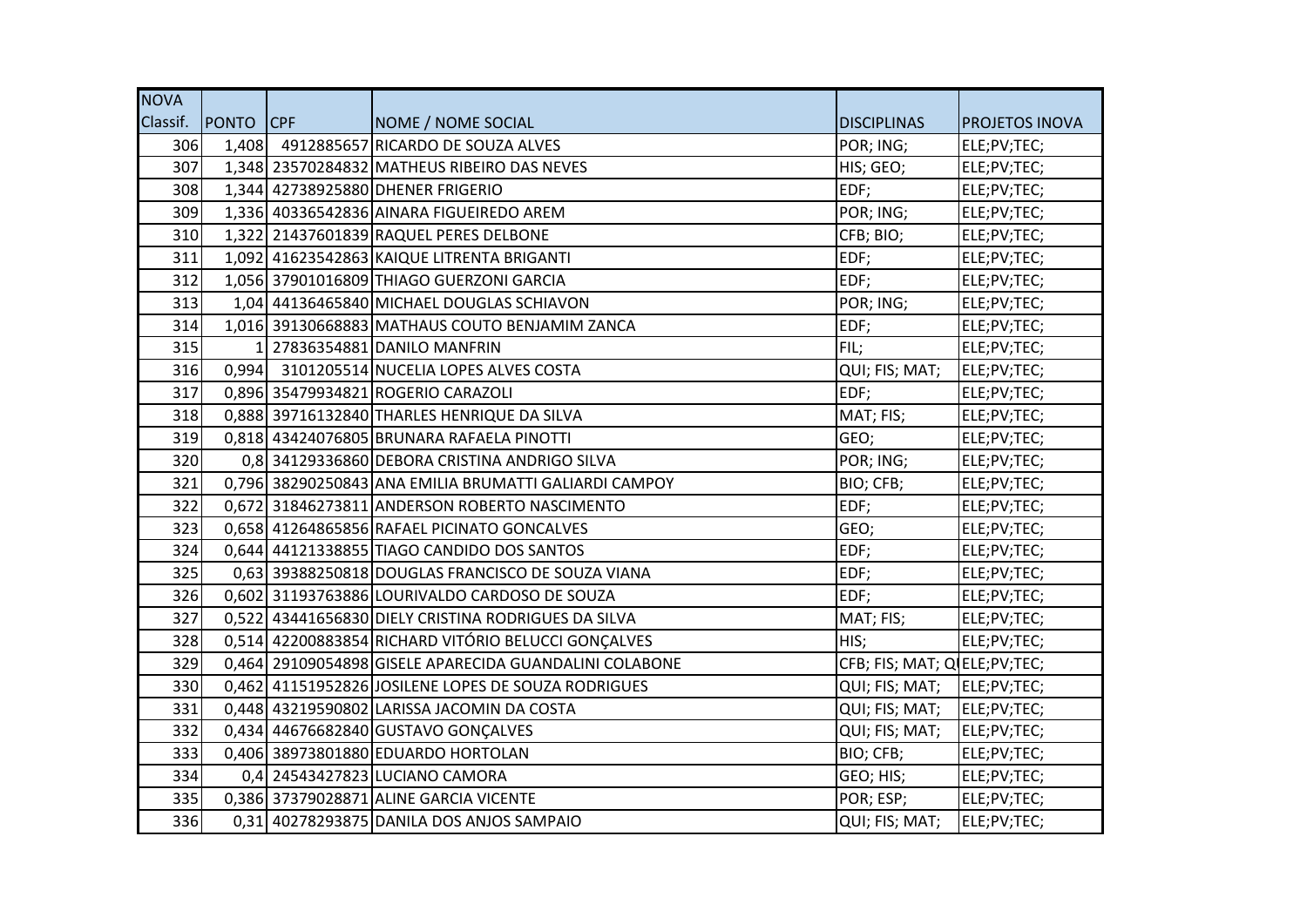| <b>NOVA</b> |                    |                                                                       |                                 |                       |
|-------------|--------------------|-----------------------------------------------------------------------|---------------------------------|-----------------------|
|             | Classif. PONTO CPF | NOME / NOME SOCIAL                                                    | <b>DISCIPLINAS</b>              | <b>PROJETOS INOVA</b> |
| 337         |                    | 0,252 37506407850 GUSTAVO SALOMAO                                     | BIO; CFB;                       | ELE;PV;TEC;           |
| 338         |                    | 0,244 40762317833 BRAINA INES PACHECO                                 | QUI; FIS; MAT;                  | ELE;PV;TEC;           |
| 339         |                    | 0,224 44495936859 VITOR VIEIRA BUVULENTA                              | EDF;                            | ELE;PV;TEC;           |
| 340         |                    | 0,189 43775043802 AMANDA ALONSO GONCALVES                             | ART;                            |                       |
| 341         |                    | 0,164 43536870856 STÉFANI SILVA DOS SANTOS / STEFANI SILVA DOS SANTOS | POR; ING;                       | ELE;PV;TEC;           |
| 342         |                    | 0,144 18859244889 VINICIUS ELIAS ROCHA / VINICIUS                     | POR; ING;                       | ELE;PV;TEC;           |
| 343         |                    | 0,126 46184960881 LUAN RAFAEL MUZATI                                  | EDF;                            | ELE;PV;TEC;           |
| 344         |                    | 0,056 26296316801 LUCIANA COSTA EUGENIO                               | CFB; FIS; QUI; BIOELE; PV; TEC; |                       |
| 345         |                    | 0 93318570710 ANA CARLA MOYSES FERNANDES                              | POR;                            | ELE;PV;TEC;           |
| 346         |                    | 0 11343350832 IARA XAVIER CORREIA                                     | POR; ING;                       | ELE;PV;TEC;           |
| 347         |                    | 0 37668666800 CAMILA CAMILO                                           | POR; ING;                       | ELE;PV;TEC;           |
| 348         |                    | 0 37495841842 BRUNO APARECIDO ANDRADE                                 | POR;                            | ELE;PV;TEC;           |
| 349         |                    | 0 40758480865 GUILHERME MARQUES                                       | POR; ING;                       | ELE;PV;TEC;           |
| 350         |                    | 0 40410416860 LARISSA MENEGHELO WHITACKER                             | POR; ING;                       | ELE;PV;TEC;           |
| 351         |                    | 0 46994852865 BEATRIZ SANTOS DE OLIVEIRA                              | POR; ING;                       | ELE;PV;TEC;           |
| 352         |                    | 0 21356213820 LUIZ CARLOS DOS SANTOS JUNIOR                           | GEO; HIS;                       | ELE;PV;TEC;           |
| 353         | $\Omega$           | 1876778830 SUELI APARECIDA ALBERICI                                   | HIS;                            | ELE;PV;TEC;           |
| 354         | 0                  | 7768786890 IVETE DE LOURDES MISTICOLA                                 | HIS; GEO;                       | ELE;PV;TEC;           |
| 355         |                    | 0 9811016828 CILMARA DE FATIMA MASTROCOLA SOARES                      | HIS; SOC; GEO;                  | ELE;PV;TEC;           |
| 356         |                    | 0 29193861826 JUCILENE ESTER DONEGA SIVIERO                           | HIS;                            | ELE;PV;TEC;           |
| 357         |                    | 0 12160182869 ROBERTO PEREIRA                                         | GEO; HIS;                       | ELE;PV;TEC;           |
| 358         |                    | 0 25426033838 WANDERSON CLAYTON DE SOUZA                              | HIS; GEO;                       | ELE;PV;TEC;           |
| 359         |                    | 0 27779348865 FERNANDA CRISTINA GRILLO                                | HIS; GEO;                       | ELE;PV;TEC;           |
| 360         |                    | 0 31320340881 ANA PAULA GASETA                                        | SOC;                            | ELE;PV;TEC;           |
| 361         |                    | 0 36835336846 THAIS RODRIGUES ALVARES                                 | SOC;                            | ELE;PV;TEC;           |
| 362         |                    | 0 38563068890 RAPHAELA BATISTA                                        | GEO;                            | ELE;PV;TEC;           |
| 363         |                    | 0 39100736899 WEVERTON GARICA PANZA / WEVERTON PANZA                  | GEO; HIS;                       | ELE;PV;TEC;           |
| 364         |                    | 0 40709487835 TULLIO GARCIA DE CASTRO MEIRA                           | SOC;                            | ELE;PV;TEC;           |
| 365         |                    | 0 17038010832 LUCIANA CRISTINA VALLI                                  | GEO;                            | ELE;PV;TEC;           |
| 366         |                    | 0 7509376882 ELI CLEIA ALVES DE LIMA ESTEVAM                          | GEO;                            | ELE;PV;TEC;           |
| 367         |                    | 0 30994975848 KARINA FERNANDA DOS SANTOS PEREIRA                      | CFB; BIO;                       | ELE;PV;TEC;           |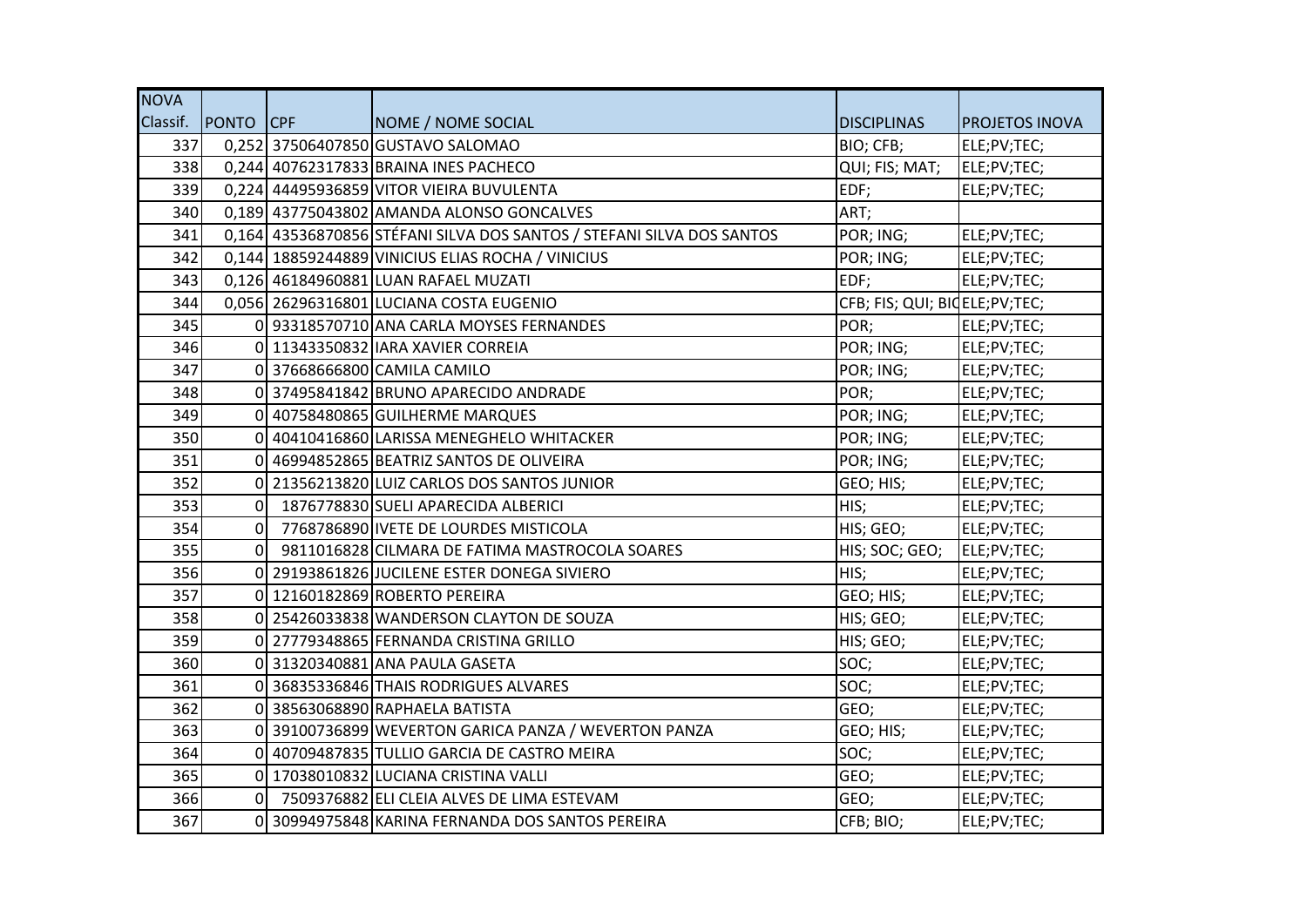| <b>NOVA</b> |                  |                                                                |                                 |                       |
|-------------|------------------|----------------------------------------------------------------|---------------------------------|-----------------------|
| Classif.    | <b>PONTO</b> CPF | NOME / NOME SOCIAL                                             | <b>DISCIPLINAS</b>              | <b>PROJETOS INOVA</b> |
| 368         |                  | 0 32988121885 WELLINGTON PAULO DE OLIVEIRA VILELA / WELLINGTON | CFB; FIS; QUI; BIOELE; PV; TEC; |                       |
| 369         | $\Omega$         | 9195151850 ANA CASSIA DE SOUZA                                 | CFB; FIS; MAT; Q ELE; PV; TEC;  |                       |
| 370         |                  | 0 10953334880 JANETE DE SOUSA FERREIRA                         | QUI; FIS; MAT;                  | ELE;PV;TEC;           |
| 371         |                  | 0 15926688876 ALESSANDRO MARCOS GREGIO                         | QUI;                            | ELE;PV;TEC;           |
| 372         |                  | 0 13670297839 LUCILENE ALVES DOS SANTOS                        | MAT; FIS;                       | ELE;PV;TEC;           |
| 373         |                  | 0 28899204888 LUIZ CARLOS RODRIGUES DA COSTA JUNIOR            | BIO; CFB;                       | ELE;PV;TEC;           |
| 374         |                  | 0 22278678841 BRUNA VENANCIO DA SILVA                          | CFB; FIS; QUI; BIQELE; PV; TEC; |                       |
| 375         |                  | 0 22514381819 GRAZIELA PENDEZA MENEGUEZI                       | CFB; FIS; QUI; BIOELE; PV; TEC; |                       |
| 376         |                  | 0 31142169863 ANDREIA CRISTINA DOS SANTOS                      | BIO; CFB; FIS; MAELE;PV;TEC;    |                       |
| 377         |                  | 0 35693496830 LEANDRO RODRIGEUS FROES                          | CFB; BIO;                       | ELE;PV;TEC;           |
| 378         |                  | 0 38316675862 NATASSIA FREITAS CHIMELLO                        | MAT;                            | ELE;PV;TEC;           |
| 379         |                  | 0 39540607876 PAULIANE BAPTISTA DE CAMPOS                      | CFB; BIO;                       | ELE;PV;TEC;           |
| 380         |                  | 0 41303805839 RENAN PACHIEGA                                   | QUI; FIS; MAT;                  | ELE;PV;TEC;           |
| 381         |                  | 0 41575494817 TAMIRIS MARION DE SOUZA                          | CFB; BIO;                       | ELE;PV;TEC;           |
| 382         |                  | 0 39363849830 MICHELE BRUNA DA SILVA                           | BIO; CFB;                       | ELE;PV;TEC;           |
| 383         | $\overline{0}$   | 4533383130 RENAN OLIVEIRA FERNANDES                            | CFB; BIO;                       | ELE;PV;TEC;           |
| 384         |                  | 0 43043509862 ISABELLE MASTROCOLA SOARES                       | CFB; BIO;                       | ELE;PV;TEC;           |
| 385         | ΩI               | 42124380893 ENDI DANILA DE SOUZA DA SILVA                      | MAT; FIS;                       | ELE;PV;TEC;           |
| 386         |                  | 0 42498869808 ANA LETICIA ANDRELA                              | QUI; FIS; MAT;                  | ELE;PV;TEC;           |
| 387         |                  | 0 40292171846 MATHEUS FRANCHI                                  | MAT; FIS;                       | ELE;PV;TEC;           |
| 388         |                  | 0 44500285890 SUZIELI FRANCISCO SANTOS                         | MAT; FIS;                       | ELE;PV;TEC;           |
| 389         |                  | 0 43101583829 MARIA CAROLINA RIGATTO                           | QUI; FIS; MAT;                  | ELE;PV;TEC;           |
| 390         |                  | 0 35685949863 IGOR HENRIQUE DA SILVA                           | QUI; FIS; MAT;                  | ELE;PV;TEC;           |
| 391         |                  | 0 32882768877 ANA CAROLINA ZANZARINI                           | BIO; CFB;                       | ELE;PV;TEC;           |
| 392         |                  | 35326357801 MONICA DOS SANTOS DE OLIVEIRA                      | EDF;                            | ELE;PV;TEC;           |
| 393         |                  | 0 24593633893 FABRICIO ALVES SCAMATO                           | EDF;                            | ELE;PV;TEC;           |
| 394         |                  | 0 26805216842 ANDREIA CRISTINA BORGONOVI                       | EDF;                            | ELE;PV;TEC;           |
| 395         |                  | 0 27533254805 THIAGO MARTINS OLIVEIRA                          | EDF;                            | ELE;PV;TEC;           |
| 396         |                  | 0 32875999842 TATIANE VOLPI SALVADOR                           | EDF;                            | ELE;PV;TEC;           |
| 397         |                  | 0 33192633824 CEZAR LUCIANO DA SILVA                           | EDF;                            | ELE;PV;TEC;           |
| 398         | $\overline{0}$   | 34074854848 FABIO ANDRADE PROCOPIO DE LIMA                     | EDF;                            | ELE;PV;TEC;           |